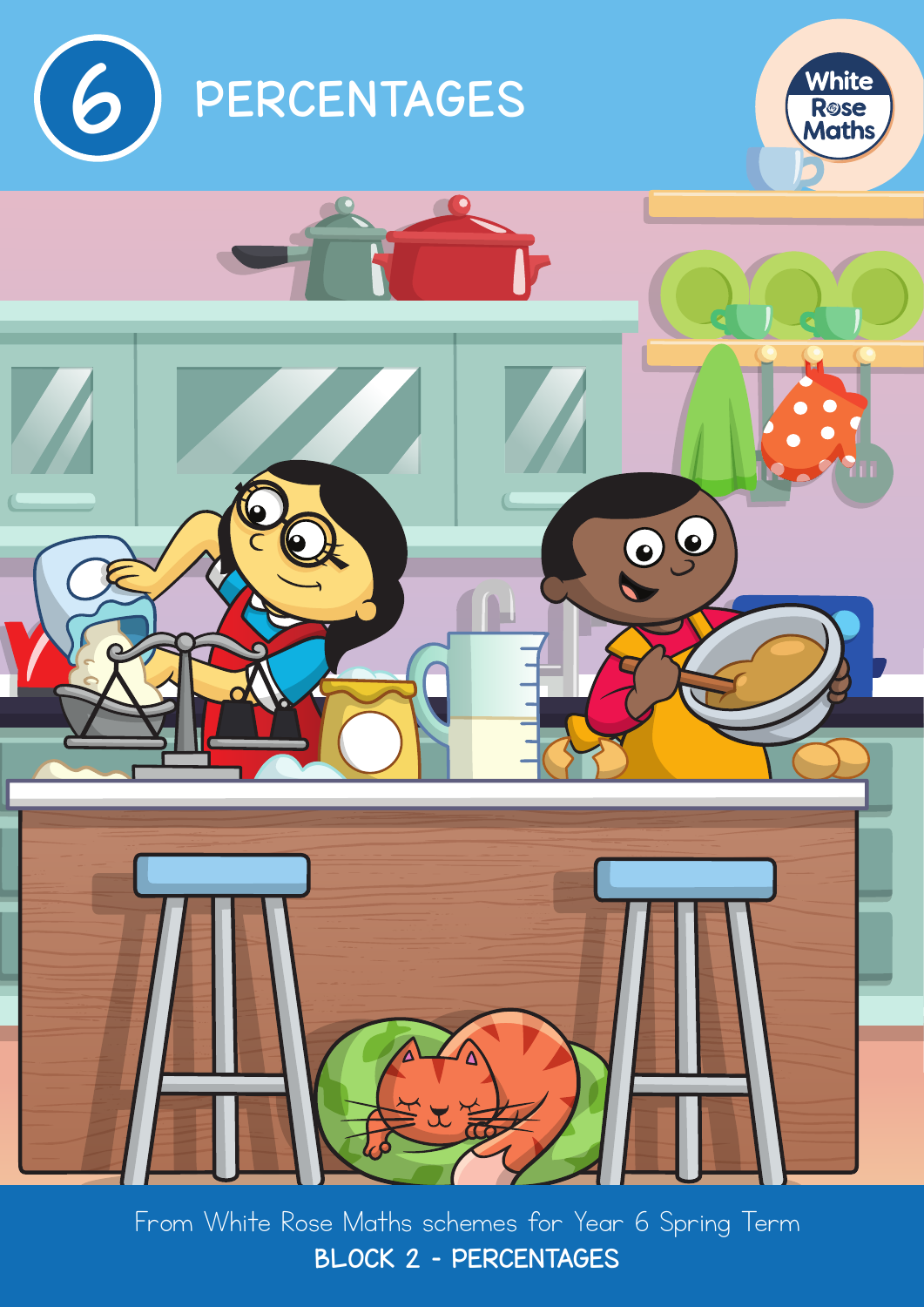

1 Here are some hundred squares.

What percentage of each grid is shaded?











2 Shade 18% of the hundred square.

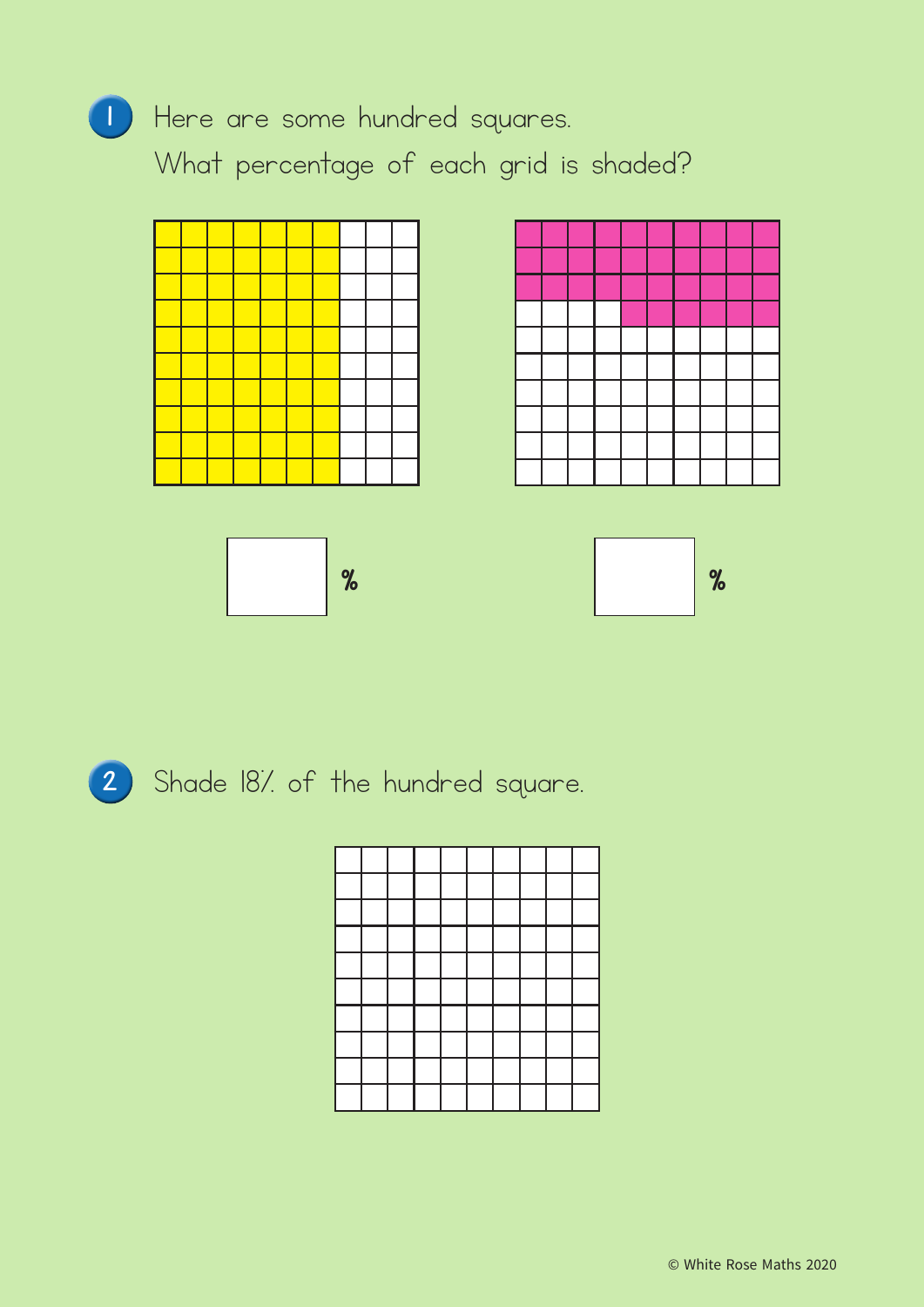

# <sup>3</sup> Use the bar model to help you.

# 140 kg

| 50% |     | 50% |     |  |
|-----|-----|-----|-----|--|
| 25% | 25% | 25% | 25% |  |

What is 50% of I40 kg?

What is 25% of I40 kg?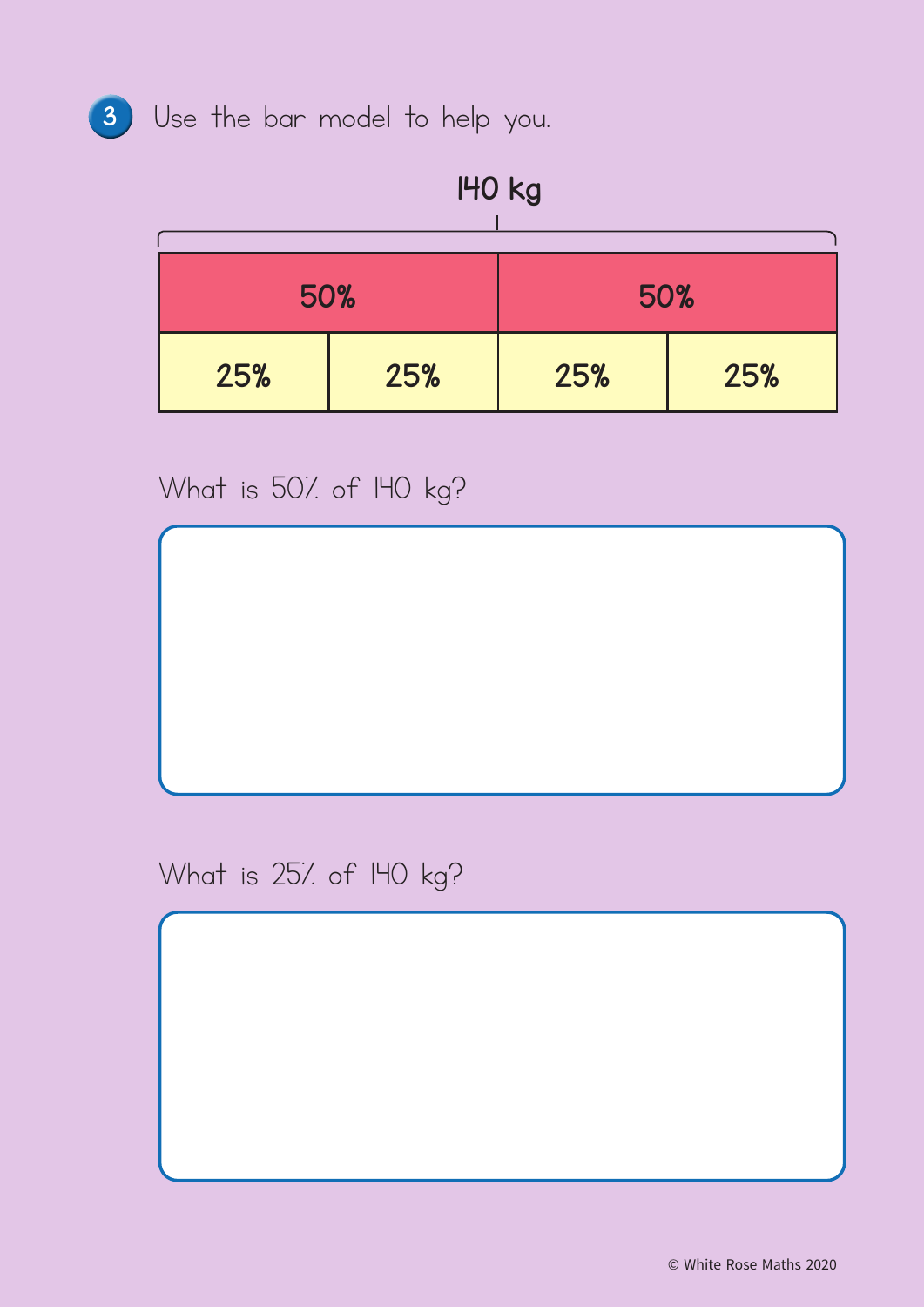

# <sup>4</sup> Use the bar model to help you.

#### 90

| 10%   10%   10%   10%   10%   10%   10%   10%   10% |  |  |  |  |  |
|-----------------------------------------------------|--|--|--|--|--|

# What is 10% of 90?

What is 30% of 90?

What is 90% of 90?

What is 5% of 90?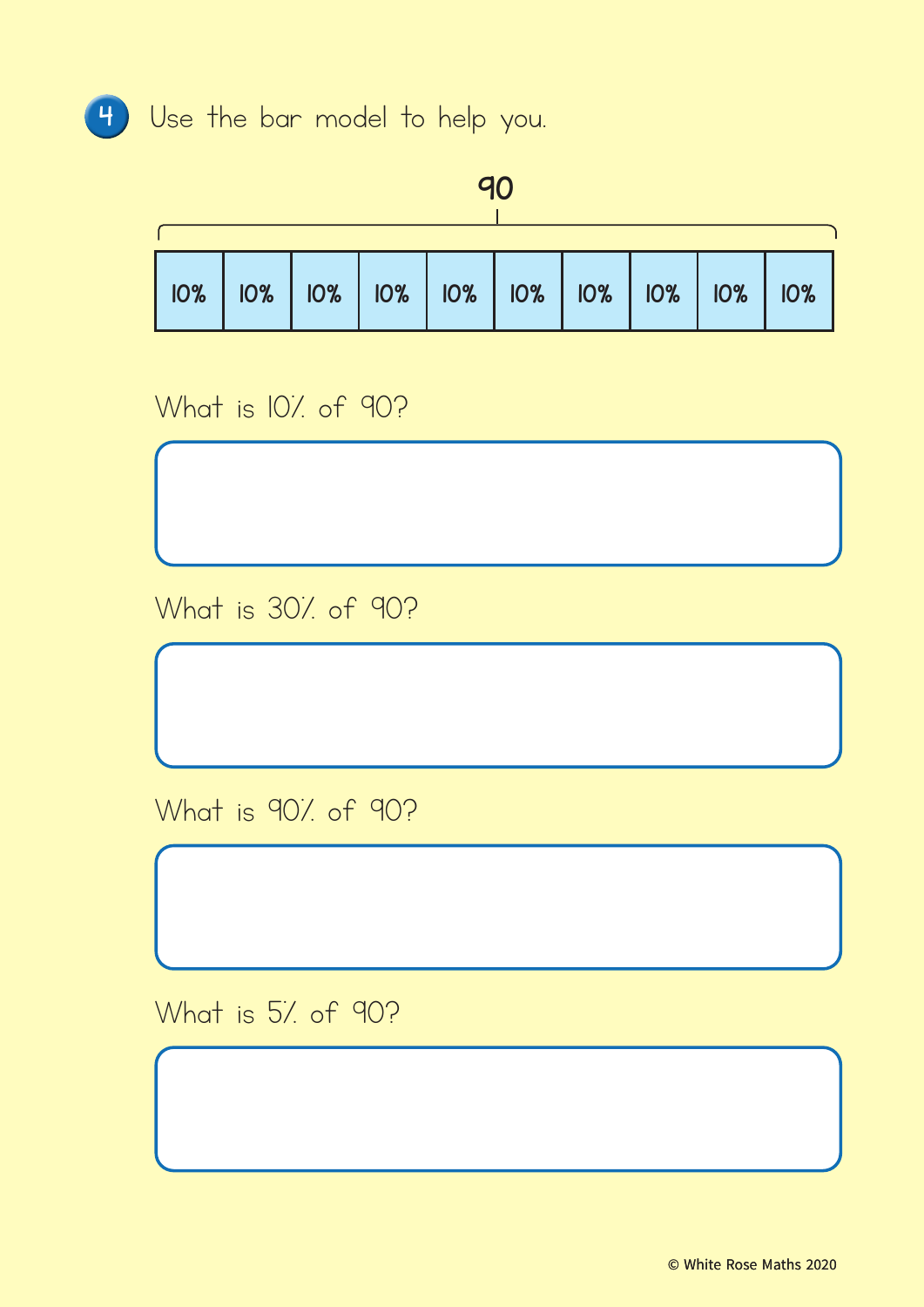<sup>5</sup> The percentage bar model shows the colour of counters in a box.





What percentage of the counters

What percentage of the counters what percentage of the counters  $|$   $\rangle$ 

What percentage of the counters what percentage of the counters  $\begin{bmatrix} 7 \end{bmatrix}$ 







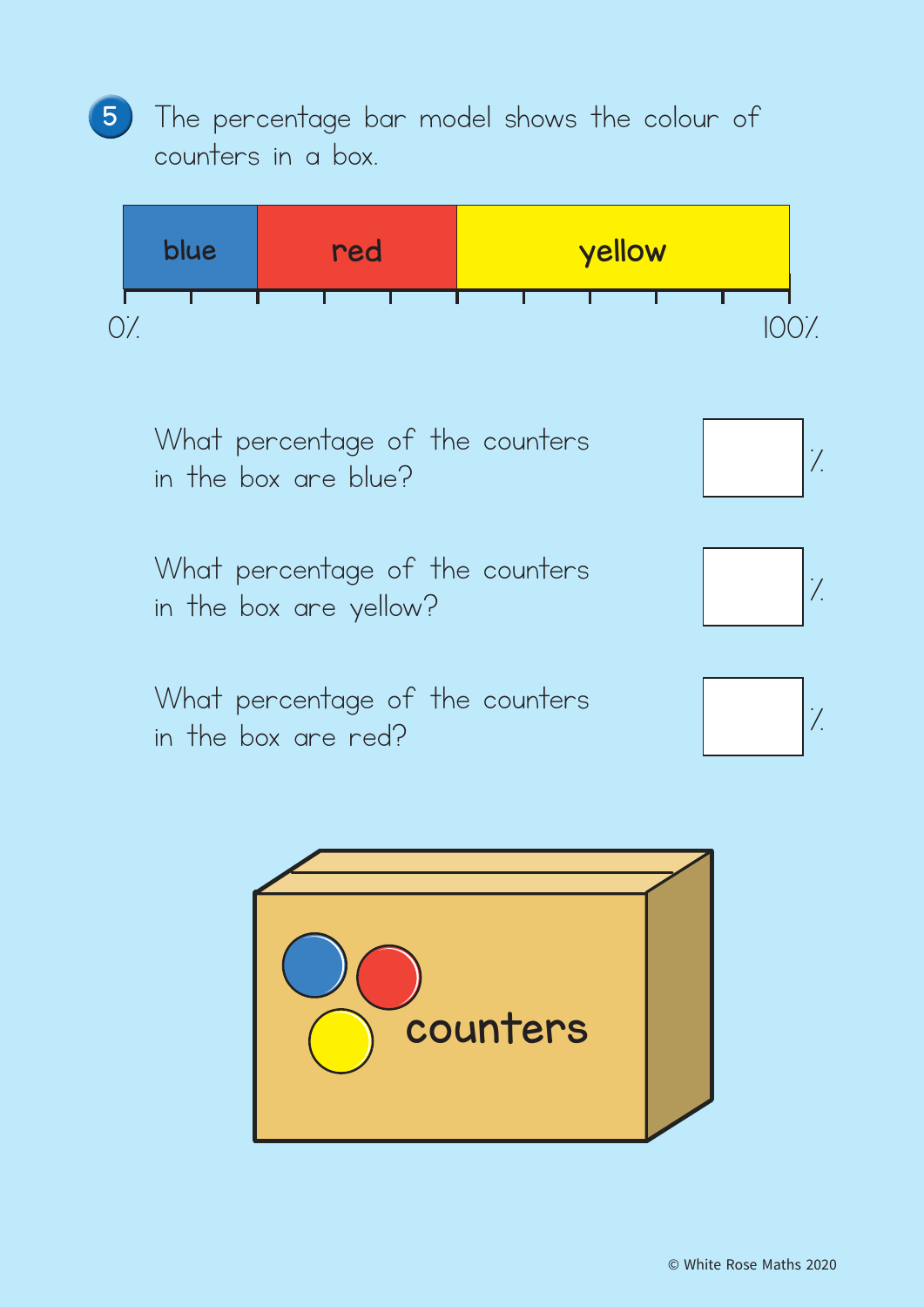

## 6 50% of a number is 41

What is the number?

10% of a number is 6.8

What is the number?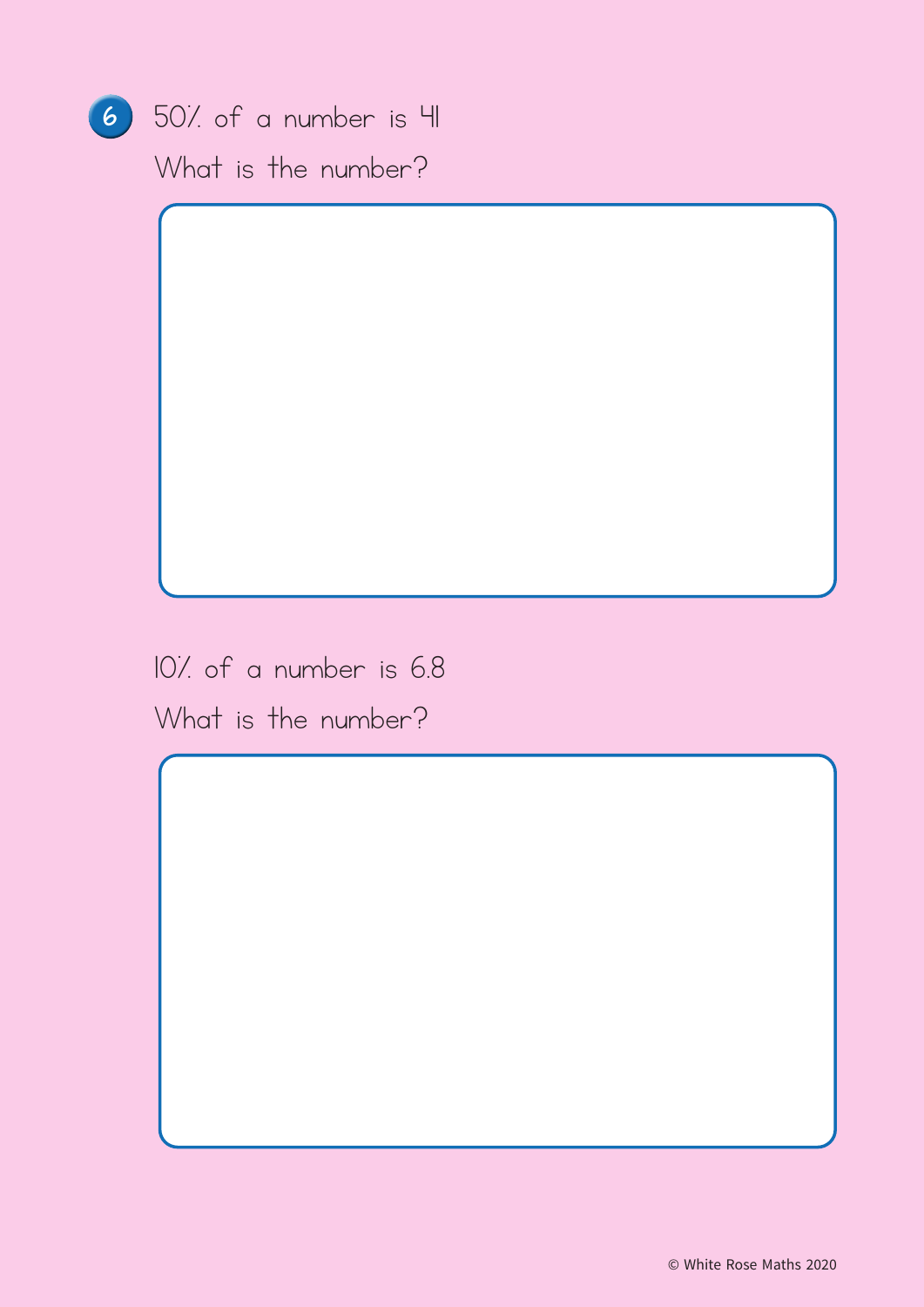

## 8 Complete the table.

| Percentage | Fraction       | Decimal |
|------------|----------------|---------|
| 50%        | $\overline{2}$ | 0.5     |
| 3/2        | $\overline{3}$ |         |
|            | $rac{2}{5}$    | OЧ      |
| 277.       |                | 027     |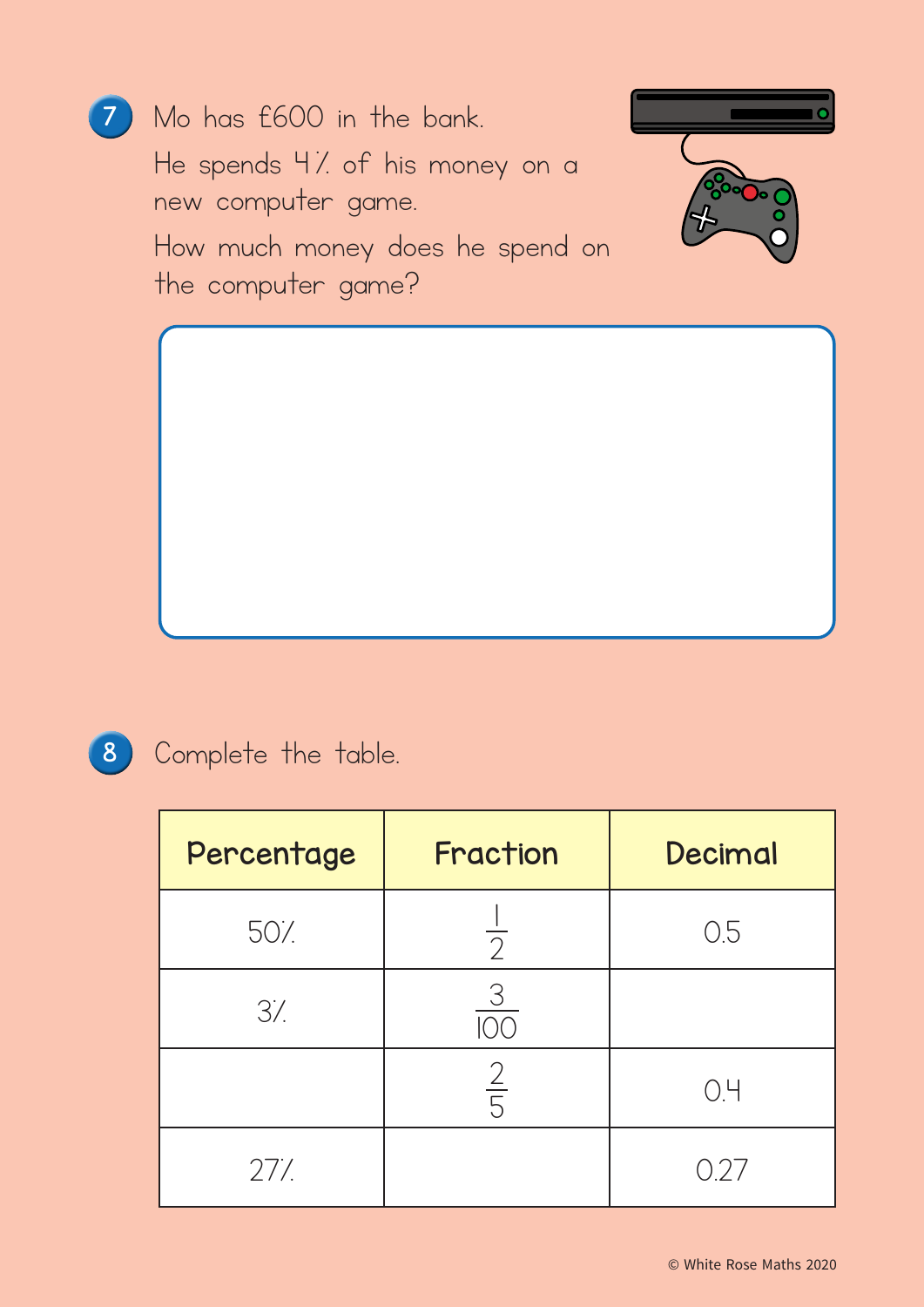

<sup>9</sup> Rosie has a large bag of apples.

There are 140 apples in the bag. She uses  $\frac{1}{L}$  $\frac{1}{2}$  of the apples to make some juice.



She uses 30% of the apples to make some pies.

How many apples are left?